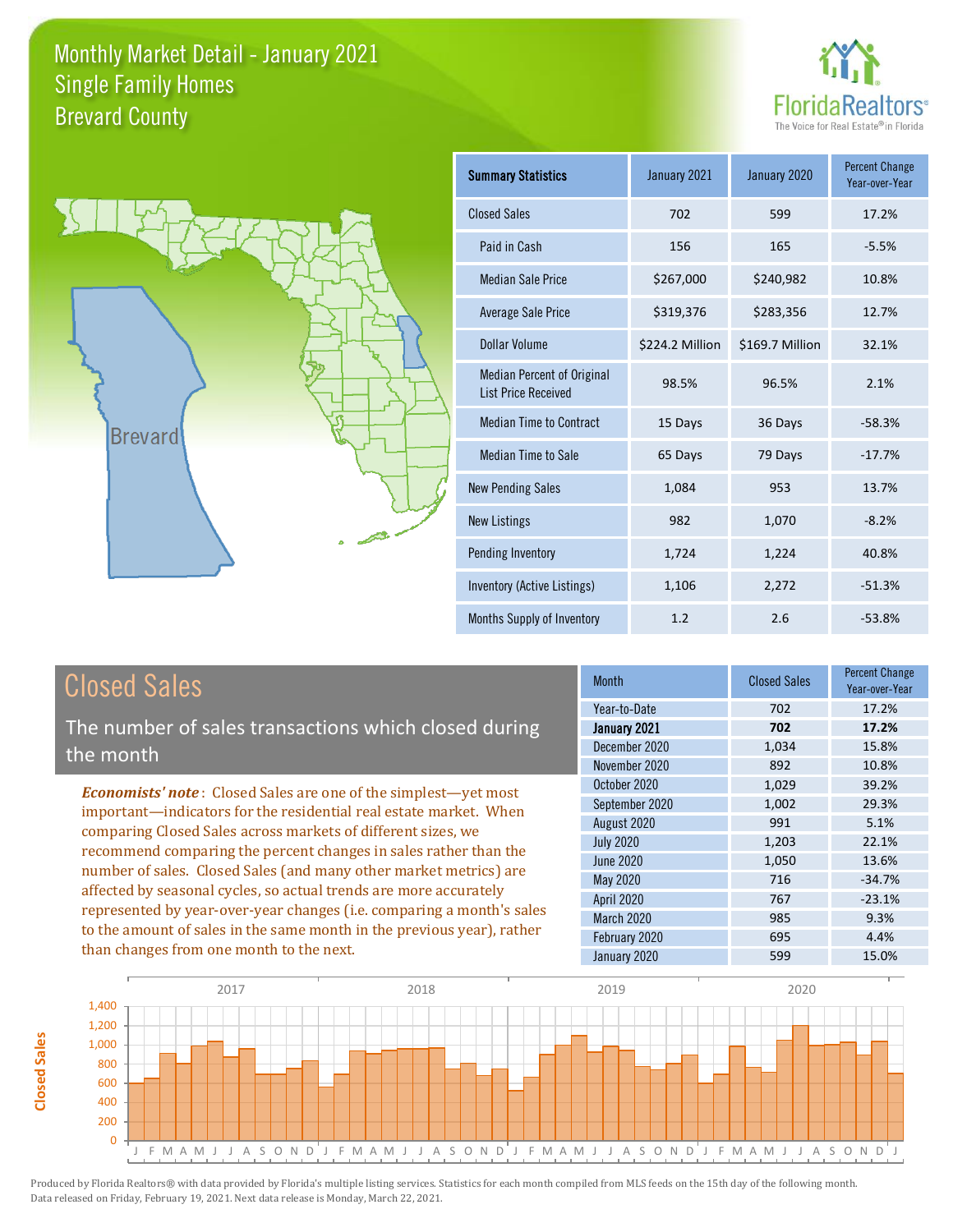this statistic should be interpreted with care.



183 -2.1%

| <b>Cash Sales</b>                                                              | <b>Month</b>      | <b>Cash Sales</b> | <b>Percent Change</b><br>Year-over-Year |
|--------------------------------------------------------------------------------|-------------------|-------------------|-----------------------------------------|
|                                                                                | Year-to-Date      | 156               | $-5.5%$                                 |
| The number of Closed Sales during the month in which                           | January 2021      | 156               | $-5.5%$                                 |
| buyers exclusively paid in cash                                                | December 2020     | 204               | 21.4%                                   |
|                                                                                | November 2020     | 187               | 10.0%                                   |
|                                                                                | October 2020      | 186               | 14.8%                                   |
|                                                                                | September 2020    | 198               | 28.6%                                   |
| <b>Economists' note:</b> Cash Sales can be a useful indicator of the extent to | August 2020       | 181               | $-8.1%$                                 |
| which investors are participating in the market. Why? Investors are            | <b>July 2020</b>  | 218               | 6.9%                                    |
| far more likely to have the funds to purchase a home available up front,       | June 2020         | 172               | $-1.7\%$                                |
| whereas the typical homebuyer requires a mortgage or some other                | May 2020          | 123               | $-46.3%$                                |
| form of financing. There are, of course, many possible exceptions, so          | <b>April 2020</b> | 103               | $-50.5%$                                |



## Cash Sales as a Percentage of Closed Sales

The percentage of Closed Sales during the month which were Cash Sales

*Economists' note* : This statistic is simply another way of viewing Cash Sales. The remaining percentages of Closed Sales (i.e. those not paid fully in cash) each month involved some sort of financing, such as mortgages, owner/seller financing, assumed loans, etc.

| Month            | <b>Percent of Closed</b><br>Sales Paid in Cash | <b>Percent Change</b><br>Year-over-Year |
|------------------|------------------------------------------------|-----------------------------------------|
| Year-to-Date     | 22.2%                                          | $-19.3%$                                |
| January 2021     | 22.2%                                          | $-19.3%$                                |
| December 2020    | 19.7%                                          | 4.8%                                    |
| November 2020    | 21.0%                                          | $-0.5%$                                 |
| October 2020     | 18.1%                                          | $-17.4%$                                |
| September 2020   | 19.8%                                          | $-0.5%$                                 |
| August 2020      | 18.3%                                          | $-12.4%$                                |
| <b>July 2020</b> | 18.1%                                          | $-12.6%$                                |
| <b>June 2020</b> | 16.4%                                          | $-13.2%$                                |
| <b>May 2020</b>  | 17.2%                                          | $-17.7%$                                |
| April 2020       | 13.4%                                          | $-35.6%$                                |
| March 2020       | 18.6%                                          | $-10.6%$                                |
| February 2020    | 21.0%                                          | $-21.9%$                                |
| January 2020     | 27.5%                                          | $-5.2%$                                 |

January 2020 165 9.3%

February 2020 146 146 -18.4%

March 2020



**Cash Sales**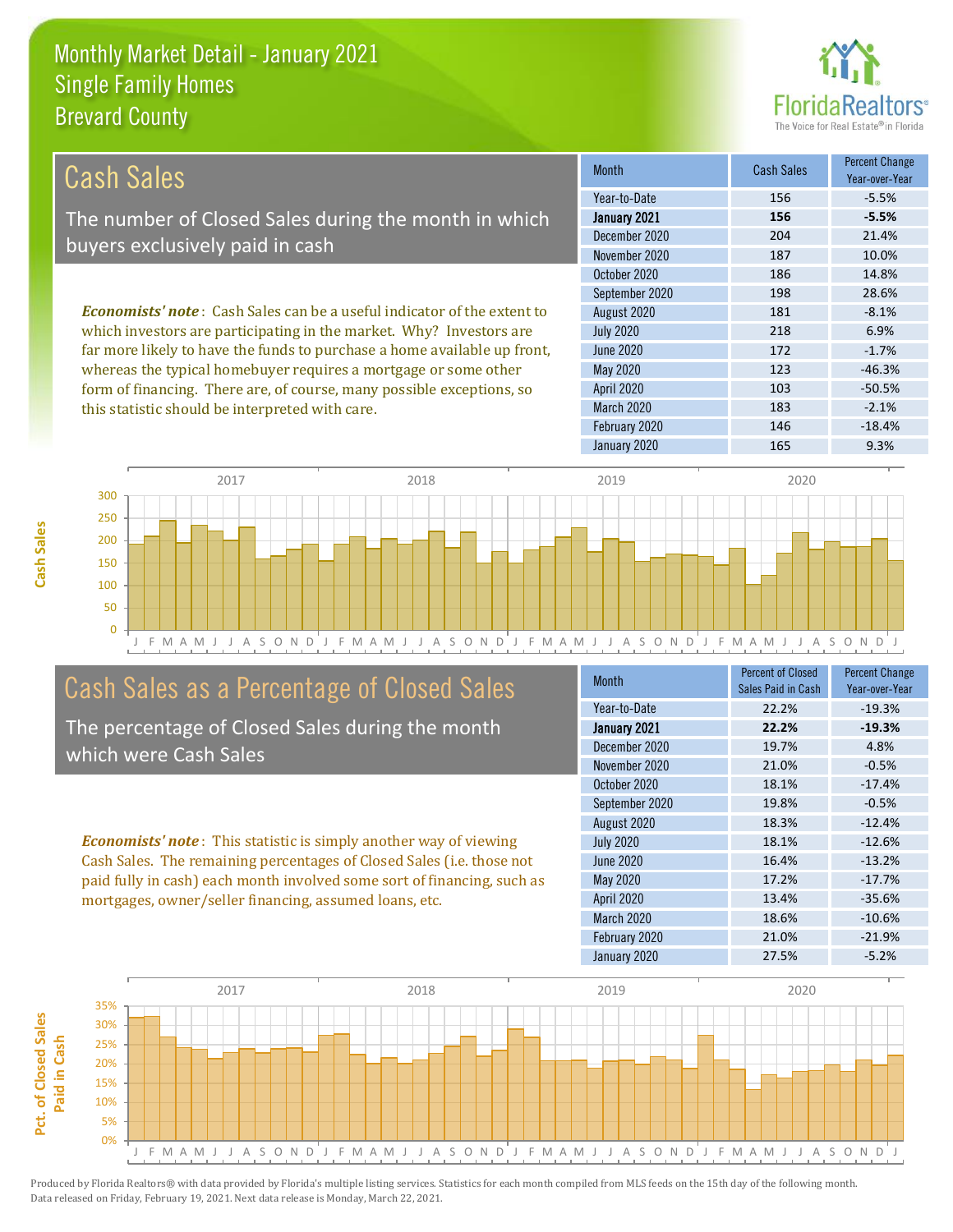

#### Month Median Sale Price Percent Change Year-over-Year January 2021 **\$267,000 10.8%** Year-to-Date \$267,000 10.8% June 2020 \$260,000 \$260,000 4.8% December 2020 \$270,000 \$2.9% November 2020 \$275,000 14.6% August 2020 \$268,500 14.7% July 2020 \$266,235 9.1% October 2020 \$274,150 14.2% September 2020 \$260,000 8.3% May 2020 6250,000 4.5% April 2020 \$255,000 7.1% March 2020 \$259,571 14.0% February 2020 \$248,000 7.8% January 2020 \$240,982 5.5% *Economists' note* : Median Sale Price is our preferred summary statistic for price activity because, unlike Average Sale Price, Median Sale Price is not sensitive to high sale prices for small numbers of homes that may not be characteristic of the market area. Keep in mind that median price trends over time are not always solely caused by changes in the general value of local real estate. Median sale price only reflects the values of the homes that *sold* each month, and the mix of the types of homes that sell can change over time. Median Sale Price The median sale price reported for the month (i.e. 50% of sales were above and 50% of sales were below)



## Average Sale Price

The average sale price reported for the month (i.e. total sales in dollars divided by the number of sales)

*Economists' note* : Usually, we prefer Median Sale Price over Average Sale Price as a summary statistic for home prices. However, Average Sale Price does have its uses—particularly when it is analyzed alongside the Median Sale Price. For one, the relative difference between the two statistics can provide some insight into the market for higher-end homes in an area.

| Month            | <b>Average Sale Price</b> | <b>Percent Change</b><br>Year-over-Year |
|------------------|---------------------------|-----------------------------------------|
| Year-to-Date     | \$319,376                 | 12.7%                                   |
| January 2021     | \$319,376                 | 12.7%                                   |
| December 2020    | \$335,807                 | 12.3%                                   |
| November 2020    | \$335,521                 | 17.3%                                   |
| October 2020     | \$336,220                 | 22.2%                                   |
| September 2020   | \$323,334                 | 17.6%                                   |
| August 2020      | \$316,208                 | 9.3%                                    |
| <b>July 2020</b> | \$318,487                 | 10.2%                                   |
| <b>June 2020</b> | \$317,940                 | 8.8%                                    |
| <b>May 2020</b>  | \$292,052                 | 2.0%                                    |
| April 2020       | \$304,395                 | 8.1%                                    |
| March 2020       | \$304,720                 | 11.3%                                   |
| February 2020    | \$296,760                 | 8.0%                                    |
| January 2020     | \$283,356                 | 7.1%                                    |



**Average Sale Price**

**Average Sale Price**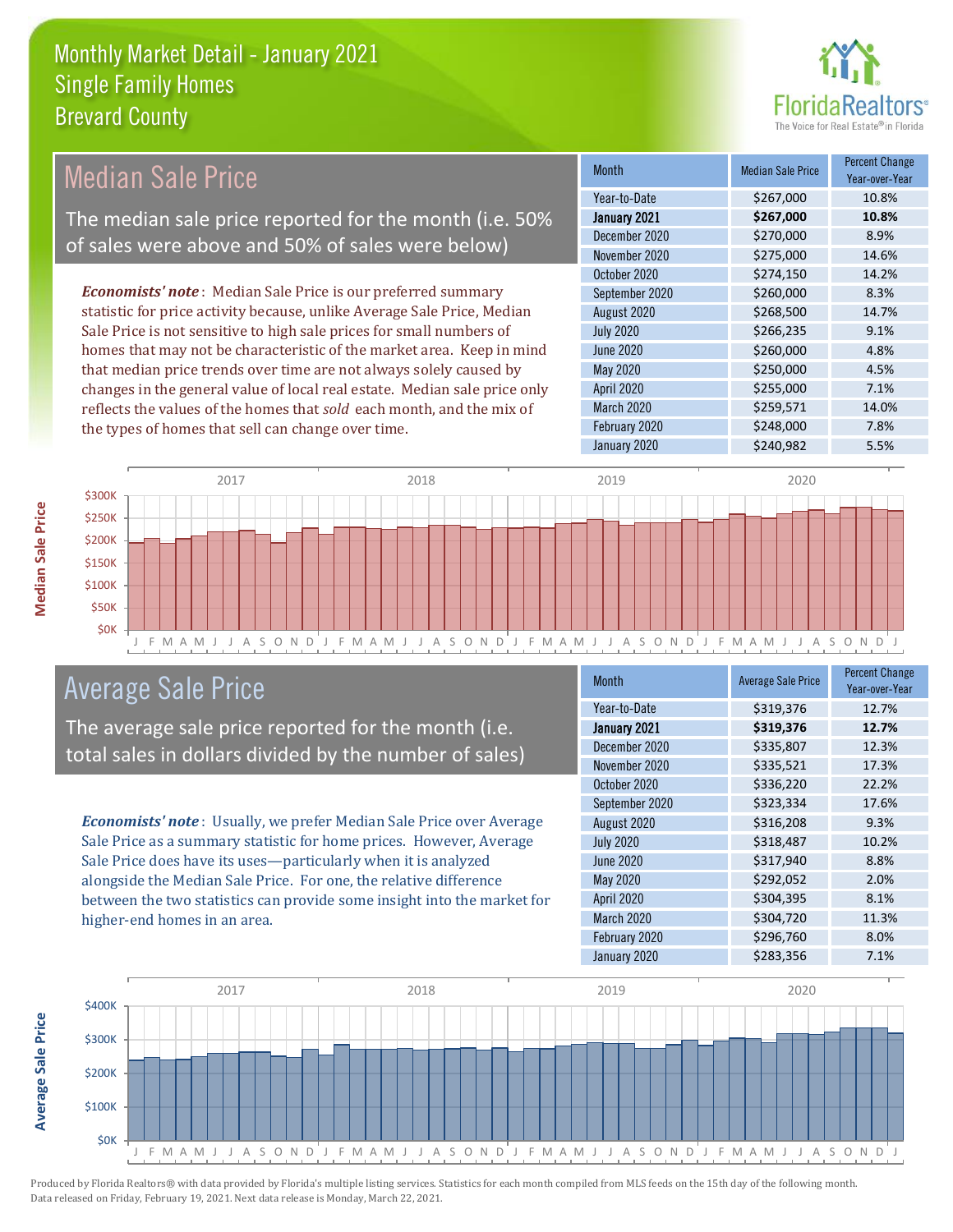

### **Ollar Volume**

The sum of the sale prices for all sales which closed during the month

*Economists' note* : Dollar Volume is simply the sum of all sale prices in a given time period, and can quickly be calculated by multiplying Closed Sales by Average Sale Price. It is a strong indicator of the health of the real estate industry in a market, and is of particular interest to real estate professionals, investors, analysts, and government agencies. Potential home sellers and home buyers, on the other hand, will likely be better served by paying attention to trends in the two components of Dollar Volume (i.e. sales and prices) individually.

| <b>Month</b>     | <b>Dollar Volume</b> | <b>Percent Change</b><br>Year-over-Year |
|------------------|----------------------|-----------------------------------------|
| Year-to-Date     | \$224.2 Million      | 32.1%                                   |
| January 2021     | \$224.2 Million      | 32.1%                                   |
| December 2020    | \$347.2 Million      | 30.0%                                   |
| November 2020    | \$299.3 Million      | 30.0%                                   |
| October 2020     | \$346.0 Million      | 70.2%                                   |
| September 2020   | \$324.0 Million      | 52.1%                                   |
| August 2020      | \$313.4 Million      | 14.8%                                   |
| <b>July 2020</b> | \$383.1 Million      | 34.5%                                   |
| June 2020        | \$333.8 Million      | 23.6%                                   |
| <b>May 2020</b>  | \$209.1 Million      | $-33.4%$                                |
| April 2020       | \$233.5 Million      | $-17.0%$                                |
| March 2020       | \$300.1 Million      | 21.6%                                   |
| February 2020    | \$206.2 Million      | 12.8%                                   |
| January 2020     | \$169.7 Million      | 23.1%                                   |



## Median Percent of Original List Price Received

The median of the sale price (as a percentage of the original list price) across all properties selling during the month

*Economists' note* : The Median Percent of Original List Price Received is useful as an indicator of market recovery, since it typically rises as buyers realize that the market may be moving away from them and they need to match the selling price (or better it) in order to get a contract on the house. This is usually the last measure to indicate a market has shifted from down to up, so it is what we would call a *lagging* indicator.

| <b>Month</b>     | Med. Pct. of Orig.<br><b>List Price Received</b> | <b>Percent Change</b><br>Year-over-Year |
|------------------|--------------------------------------------------|-----------------------------------------|
| Year-to-Date     | 98.5%                                            | 2.1%                                    |
| January 2021     | 98.5%                                            | 2.1%                                    |
| December 2020    | 98.4%                                            | 1.5%                                    |
| November 2020    | 98.4%                                            | 1.3%                                    |
| October 2020     | 98.1%                                            | 1.6%                                    |
| September 2020   | 98.0%                                            | 1.0%                                    |
| August 2020      | 97.9%                                            | 1.2%                                    |
| <b>July 2020</b> | 97.4%                                            | 0.9%                                    |
| <b>June 2020</b> | 97.4%                                            | 0.7%                                    |
| May 2020         | 97.4%                                            | 1.5%                                    |
| April 2020       | 97.6%                                            | 1.8%                                    |
| March 2020       | 97.3%                                            | 1.6%                                    |
| February 2020    | 97.1%                                            | 1.9%                                    |
| January 2020     | 96.5%                                            | 1.5%                                    |



Med. Pct. of Orig.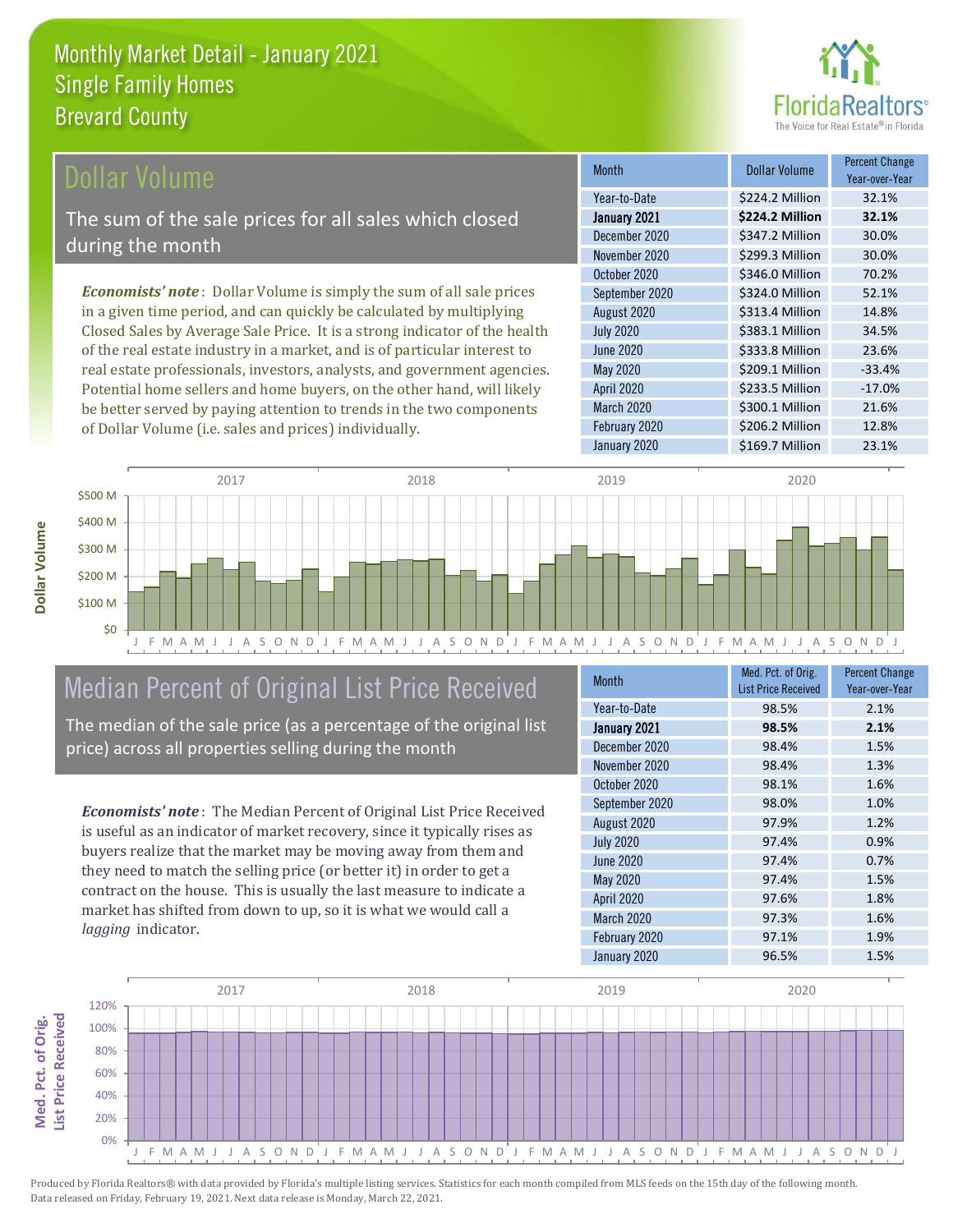

## Median Time to Contract

The median number of days between the listing date and contract date for all Closed Sales during the month

*Economists' note* : Like Time to Sale, Time to Contract is a measure of the length of the home selling process calculated for sales which closed during the month. The difference is that Time to Contract measures the number of days between the initial listing of a property and the signing of the contract which eventually led to the closing of the sale. When the gap between Median Time to Contract and Median Time to Sale grows, it is usually a sign of longer closing times and/or declining numbers of cash sales.

| <b>Month</b>     | Median Time to<br>Contract | <b>Percent Change</b><br>Year-over-Year |
|------------------|----------------------------|-----------------------------------------|
| Year-to-Date     | 15 Days                    | $-58.3%$                                |
| January 2021     | 15 Days                    | $-58.3%$                                |
| December 2020    | 15 Days                    | $-50.0%$                                |
| November 2020    | 14 Days                    | $-51.7%$                                |
| October 2020     | 19 Days                    | $-50.0%$                                |
| September 2020   | 19 Days                    | $-38.7%$                                |
| August 2020      | 21 Days                    | $-30.0%$                                |
| <b>July 2020</b> | 30 Days                    | $-6.3%$                                 |
| <b>June 2020</b> | 38 Days                    | 5.6%                                    |
| <b>May 2020</b>  | 26 Days                    | $-31.6%$                                |
| April 2020       | 20 Days                    | $-51.2%$                                |
| March 2020       | 31 Days                    | $-36.7%$                                |
| February 2020    | 38 Days                    | $-33.3%$                                |
| January 2020     | 36 Days                    | $-33.3%$                                |



 $\Omega$ 



## Median Time to Sale

The median number of days between the listing date and closing date for all Closed Sales during the month

*Economists' note* : Time to Sale is a measure of the length of the home selling process, calculated as the number of days between the initial listing of a property and the closing of the sale. *Median* Time to Sale is the amount of time the "middle" property selling this month was on the market. That is, 50% of homes selling this month took *less* time to sell, and 50% of homes took *more* time to sell. Median Time to Sale gives a more accurate picture than Average Time to Sale, which can be skewed upward by small numbers of properties taking an abnormally long time to sell.

| <b>Month</b>     | <b>Median Time to Sale</b> | <b>Percent Change</b><br>Year-over-Year |
|------------------|----------------------------|-----------------------------------------|
| Year-to-Date     | 65 Days                    | $-17.7%$                                |
| January 2021     | 65 Days                    | $-17.7%$                                |
| December 2020    | 61 Days                    | $-11.6%$                                |
| November 2020    | 60 Days                    | $-10.4%$                                |
| October 2020     | 66 Days                    | $-14.3%$                                |
| September 2020   | 65 Days                    | $-11.0%$                                |
| August 2020      | 67 Days                    | $-5.6%$                                 |
| <b>July 2020</b> | 75 Days                    | 1.4%                                    |
| <b>June 2020</b> | 85 Days                    | 13.3%                                   |
| May 2020         | 72 Days                    | $-8.9%$                                 |
| April 2020       | 63 Days                    | $-20.3%$                                |
| March 2020       | 75 Days                    | $-16.7%$                                |
| February 2020    | 83 Days                    | $-11.7%$                                |
| January 2020     | 79 Days                    | $-14.1%$                                |

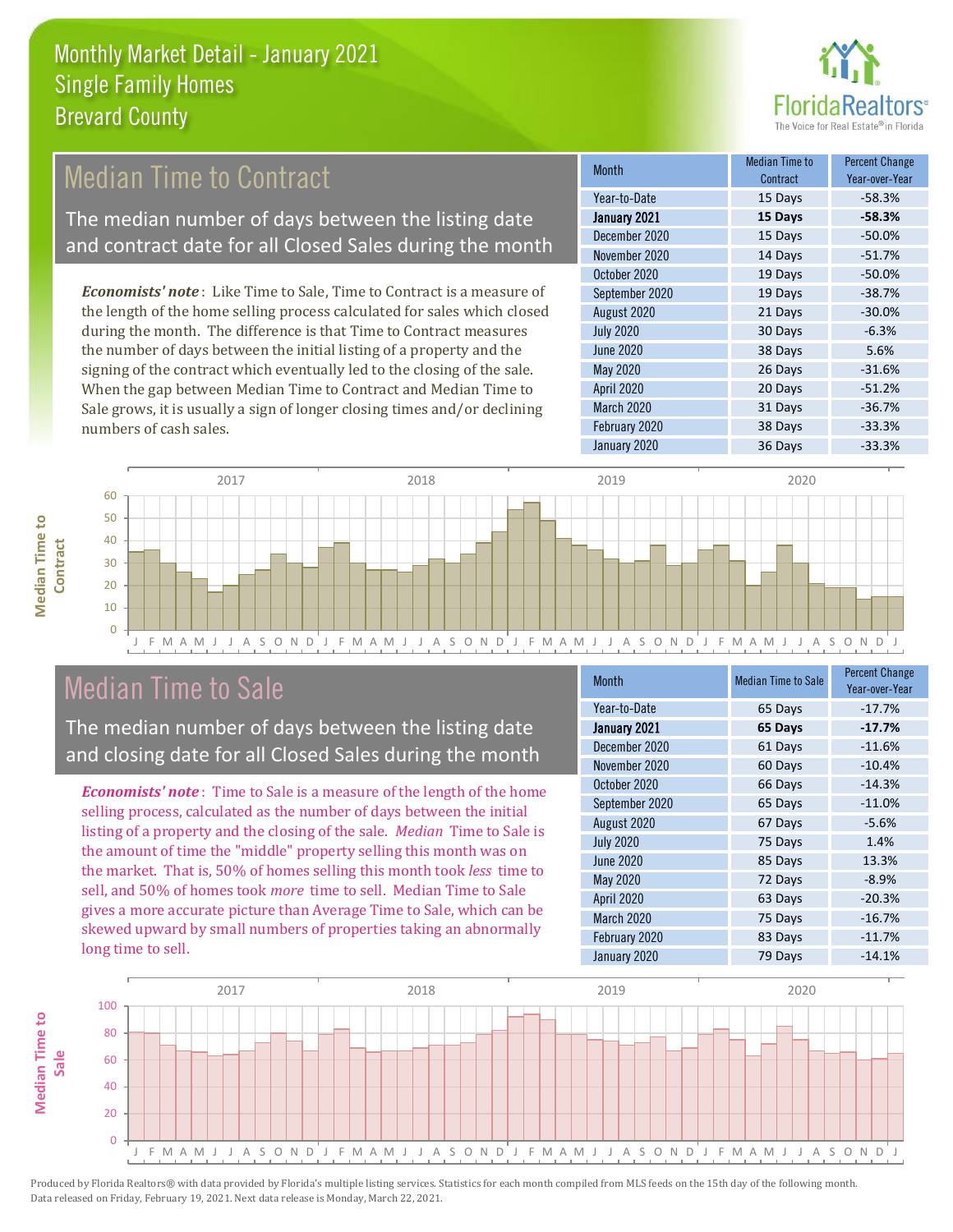

| <b>New Pending Sales</b>                                                       | <b>Month</b>      | <b>New Pending Sales</b> | <b>Percent Change</b><br>Year-over-Year |
|--------------------------------------------------------------------------------|-------------------|--------------------------|-----------------------------------------|
|                                                                                | Year-to-Date      | 1.084                    | 13.7%                                   |
| The number of listed properties that went under                                | January 2021      | 1,084                    | 13.7%                                   |
| contract during the month                                                      | December 2020     | 822                      | 19.5%                                   |
|                                                                                | November 2020     | 912                      | 10.1%                                   |
|                                                                                | October 2020      | 1,103                    | 18.0%                                   |
| <b>Economists' note</b> : Because of the typical length of time it takes for a | September 2020    | 1,060                    | 35.2%                                   |
| sale to close, economists consider Pending Sales to be a decent                | August 2020       | 1,090                    | 22.1%                                   |
| indicator of potential future Closed Sales. It is important to bear in         | <b>July 2020</b>  | 1,148                    | 14.2%                                   |
| mind, however, that not all Pending Sales will be closed successfully.         | June 2020         | 1,290                    | 30.6%                                   |
| So, the effectiveness of Pending Sales as a future indicator of Closed         | May 2020          | 1.204                    | 17.8%                                   |
| Sales is susceptible to changes in market conditions such as the               | <b>April 2020</b> | 734                      | $-35.5%$                                |

J F M A M J J A S O N D J F M A M J J A S O N D J F M A M J J A S O N D J F M A M J J A S O N D J  $\overline{0}$ 200 400 600 800 1,000 1,200 1,400 2017 2018 2019 2020

# New Listings

distressed properties for sale.

The number of properties put onto the market during the month

availability of financing for homebuyers and the inventory of

*Economists' note* : New Listings tend to rise in delayed response to increasing prices, so they are often seen as a lagging indicator of market health. As prices rise, potential sellers raise their estimations of value—and in the most recent cycle, rising prices have freed up many potential sellers who were previously underwater on their mortgages. Note that in our calculations, we take care to not include properties that were recently taken off the market and quickly relisted, since these are not really *new* listings.

| <b>Month</b>     | <b>New Listings</b> | <b>Percent Change</b><br>Year-over-Year |
|------------------|---------------------|-----------------------------------------|
| Year-to-Date     | 982                 | $-8.2%$                                 |
| January 2021     | 982                 | $-8.2%$                                 |
| December 2020    | 817                 | 8.9%                                    |
| November 2020    | 888                 | $-7.4%$                                 |
| October 2020     | 1,144               | 4.8%                                    |
| September 2020   | 1,000               | 10.0%                                   |
| August 2020      | 949                 | $-3.5%$                                 |
| <b>July 2020</b> | 1,132               | 3.8%                                    |
| <b>June 2020</b> | 993                 | $-2.9%$                                 |
| <b>May 2020</b>  | 1,140               | 1.6%                                    |
| April 2020       | 904                 | $-16.9%$                                |
| March 2020       | 1,216               | 8.5%                                    |
| February 2020    | 1,110               | 4.7%                                    |
| January 2020     | 1,070               | $-1.3%$                                 |

March 2020 930 -18.8% February 2020 1,075 16.2% January 2020 953 12.0%



**New Listings**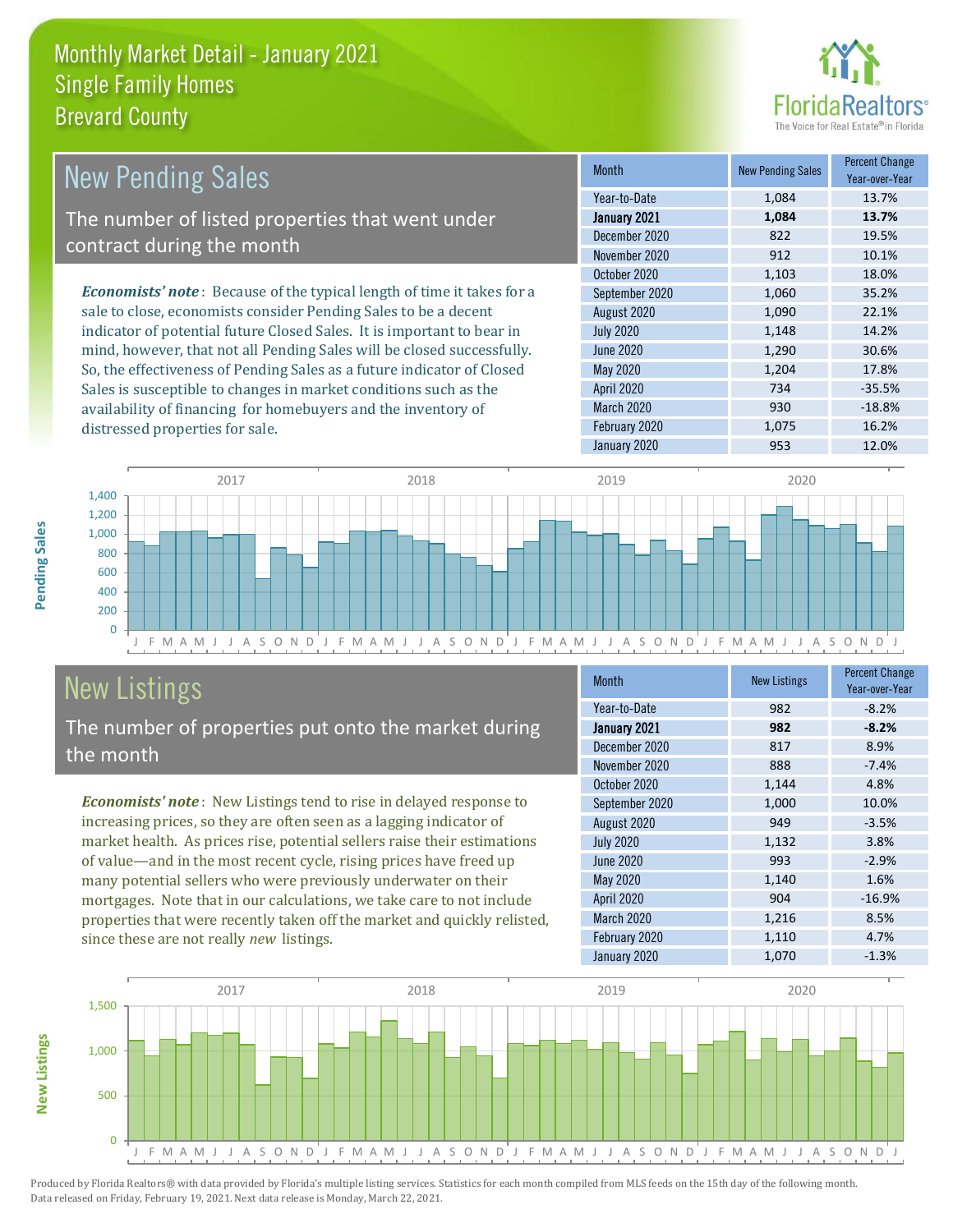

## Inventory (Active Listings) The number of property listings active at the end of the month

*Economists' note* : There are a number of ways to define and calculate Inventory. Our method is to simply count the number of active listings on the last day of the month, and hold this number to compare with the same month the following year. Inventory rises when New Listings are outpacing the number of listings that go off-market (regardless of whether they actually sell). Likewise, it falls when New Listings aren't keeping up with the rate at which homes are going off-market.

| <b>Month</b>             | Inventory | <b>Percent Change</b><br>Year-over-Year |
|--------------------------|-----------|-----------------------------------------|
| <b>YTD (Monthly Avg)</b> | 1,106     | $-51.3%$                                |
| January 2021             | 1,106     | $-51.3%$                                |
| December 2020            | 1,258     | $-43.7%$                                |
| November 2020            | 1,332     | $-42.9%$                                |
| October 2020             | 1,375     | $-41.4%$                                |
| September 2020           | 1,393     | $-39.8%$                                |
| August 2020              | 1,517     | $-34.4%$                                |
| <b>July 2020</b>         | 1,691     | $-29.7%$                                |
| <b>June 2020</b>         | 1,767     | $-27.4%$                                |
| <b>May 2020</b>          | 2,220     | $-13.0%$                                |
| April 2020               | 2,436     | $-5.8%$                                 |
| March 2020               | 2,387     | $-13.8%$                                |
| February 2020            | 2,238     | $-24.2%$                                |
| January 2020             | 2,272     | $-22.9%$                                |



## Months Supply of Inventory

An estimate of the number of months it will take to deplete the current Inventory given recent sales rates

*Economists' note* : MSI is a useful indicator of market conditions. The benchmark for a balanced market (favoring neither buyer nor seller) is 5.5 months of inventory. Anything higher is traditionally a buyers' market, and anything lower is a sellers' market. There is no single accepted way of calculating MSI. A common method is to divide current Inventory by the most recent month's Closed Sales count, but this count is a usually poor predictor of future Closed Sales due to seasonal cycles. To eliminate seasonal effects, we use the 12-month average of monthly Closed Sales instead.

| Month                    | <b>Months Supply</b> | <b>Percent Change</b><br>Year-over-Year |
|--------------------------|----------------------|-----------------------------------------|
| <b>YTD (Monthly Avg)</b> | 1.0                  | $-61.5%$                                |
| January 2021             | 1.2                  | $-53.8%$                                |
| December 2020            | 1.4                  | $-46.2%$                                |
| November 2020            | 1.5                  | $-46.4%$                                |
| October 2020             | 1.5                  | $-46.4%$                                |
| September 2020           | 1.6                  | $-42.9%$                                |
| August 2020              | 1.8                  | $-35.7%$                                |
| <b>July 2020</b>         | 2.0                  | $-31.0%$                                |
| June 2020                | 2.1                  | $-27.6%$                                |
| May 2020                 | 2.7                  | $-10.0%$                                |
| <b>April 2020</b>        | 2.9                  | $-6.5%$                                 |
| March 2020               | 2.7                  | $-20.6%$                                |
| February 2020            | 2.6                  | $-27.8%$                                |
| January 2020             | 2.6                  | $-27.8%$                                |

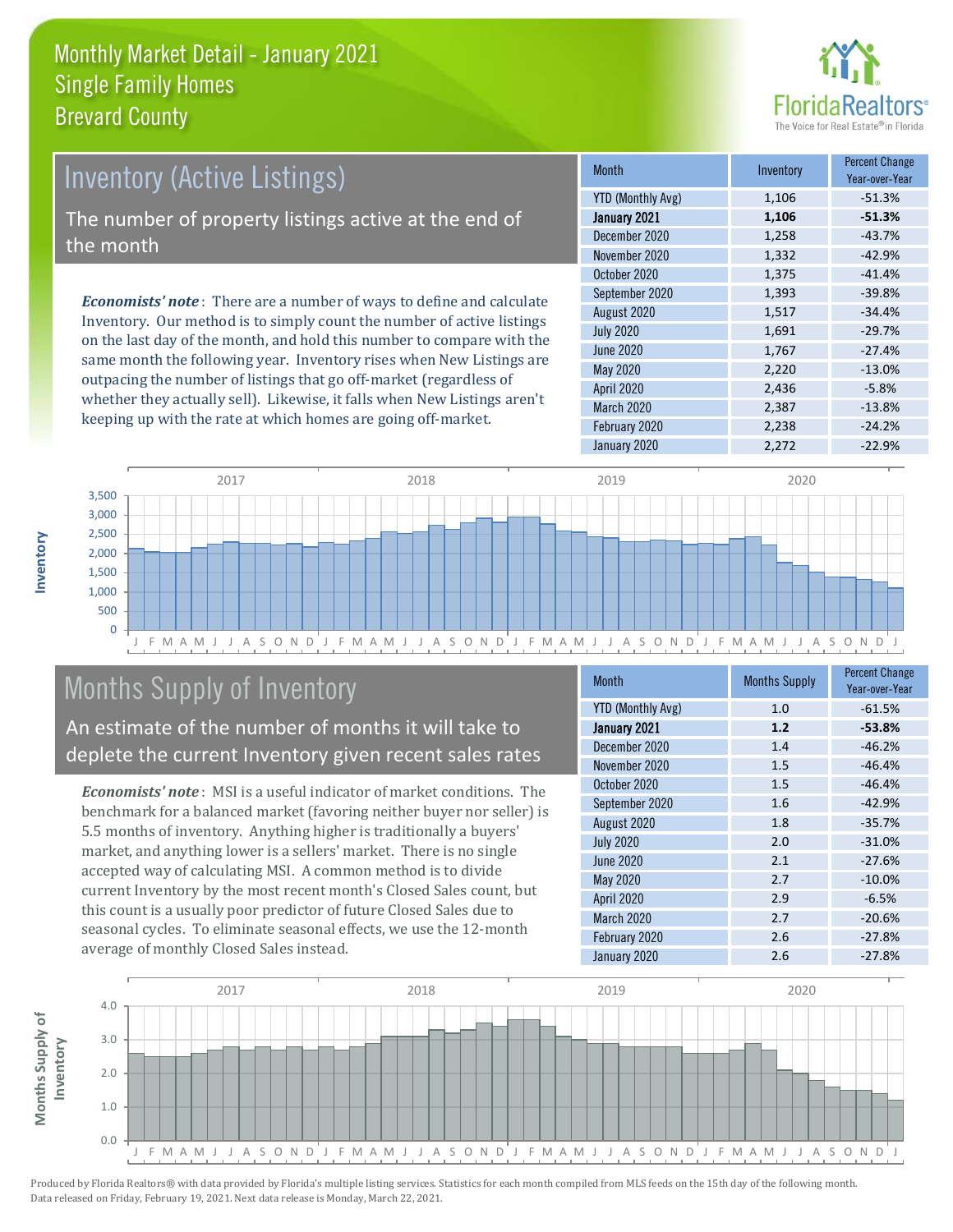than changes from one month to the next.



#### *Economists' note:* Closed Sales are one of the simplest—yet most important—indicators for the residential real estate market. When comparing Closed Sales across markets of different sizes, we recommend comparing the percent changes in sales rather than the number of sales. Closed Sales (and many other market metrics) are affected by seasonal cycles, so actual trends are more accurately represented by year-over-year changes (i.e. comparing a month's sales to the amount of sales in the same month in the previous year), rather \$250,000 - \$299,999 139 61.6% \$300,000 - \$399,999 127 17.6% \$400,000 - \$599,999 102 56.9% \$600,000 - \$999,999 33 65.0% \$150,000 - \$199,999 87 -25.6% \$200,000 - \$249,999 173 57.3%  $$100,000 - $149,999$  26 -61.8% Sale Price Closed Sales Percent Change Year-over-Year Less than \$50,000 0 0 -100.0%  $$50.000 - $99.999$  6 -66.7% Closed Sales by Sale Price The number of sales transactions which closed during the month



### Median Time to Contract by Sale Price The median number of days between the listing date and contract date for all Closed Sales during the month

*Economists' note* : Like Time to Sale, Time to Contract is a measure of the length of the home selling process calculated for sales which closed during the month. The difference is that Time to Contract measures the number of days between the initial listing of a property and the signing of the contract which eventually led to the closing of the sale. When the gap between Median Time to Contract and Median Time to Sale grows, it is usually a sign of longer closing times and/or declining numbers of cash sales.

| <b>Sale Price</b>     | <b>Median Time to</b><br>Contract | <b>Percent Change</b><br>Year-over-Year |
|-----------------------|-----------------------------------|-----------------------------------------|
| Less than \$50,000    | (No Sales)                        | N/A                                     |
| $$50,000 - $99,999$   | 16 Days                           | $-75.0%$                                |
| $$100,000 - $149,999$ | 21 Days                           | $-8.7%$                                 |
| \$150,000 - \$199,999 | 10 Days                           | $-65.5%$                                |
| \$200,000 - \$249,999 | 10 Days                           | $-70.6%$                                |
| \$250,000 - \$299,999 | 18 Days                           | $-60.0%$                                |
| \$300,000 - \$399,999 | 20 Days                           | $-50.0%$                                |
| \$400,000 - \$599,999 | 14 Days                           | $-79.1%$                                |
| \$600,000 - \$999,999 | 48 Days                           | 26.3%                                   |
| \$1,000,000 or more   | 12 Days                           | $-94.6%$                                |

\$1,000,000 or more 9 50,0%



**Closed Sales**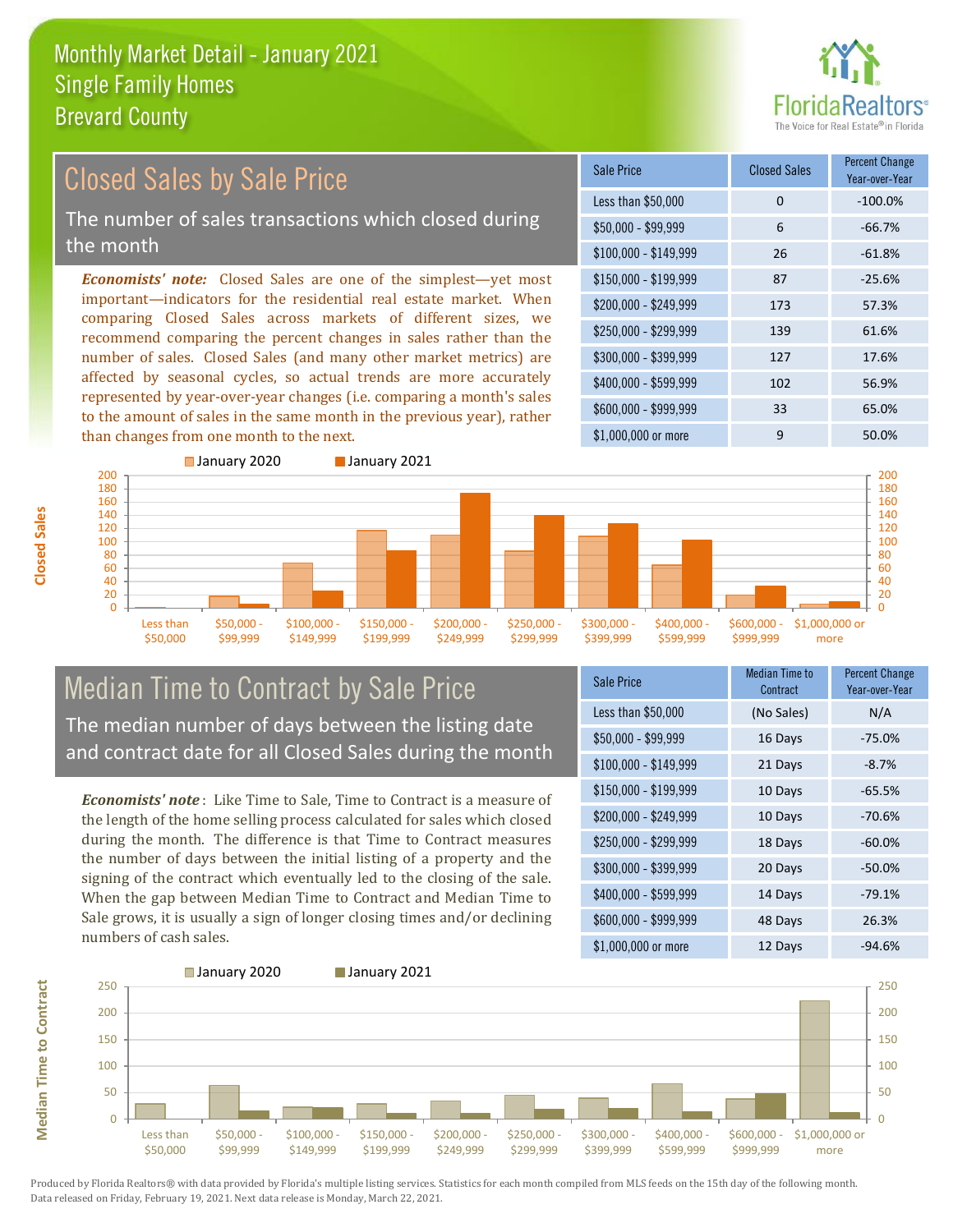

# New Listings by Initial Listing Price

The number of properties put onto the market during the month

*Economists' note:* New Listings tend to rise in delayed response to increasing prices, so they are often seen as a lagging indicator of market health. As prices rise, potential sellers raise their estimations of value—and in the most recent cycle, rising prices have freed up many potential sellers who were previously underwater on their mortgages. Note that in our calculations, we take care to not include properties that were recently taken off the market and quickly relisted, since these are not really *new* listings.





**Inventory**



#### Inventory by Current Listing Price The number of property listings active at the end of the month

*Economists' note* : There are a number of ways to define and calculate Inventory. Our method is to simply count the number of active listings on the last day of the month, and hold this number to compare with the same month the following year. Inventory rises when New Listings are outpacing the number of listings that go off-market (regardless of whether they actually sell). Likewise, it falls when New Listings aren't keeping up with the rate at which homes are going off-market.

| <b>Current Listing Price</b> | Inventory    | <b>Percent Change</b><br>Year-over-Year |
|------------------------------|--------------|-----------------------------------------|
| Less than \$50,000           | $\mathbf{1}$ | $-75.0%$                                |
| $$50,000 - $99,999$          | 5            | $-80.8%$                                |
| $$100,000 - $149,999$        | 37           | $-69.9%$                                |
| $$150,000 - $199,999$        | 99           | $-69.0%$                                |
| \$200,000 - \$249,999        | 166          | $-52.4%$                                |
| \$250,000 - \$299,999        | 221          | $-36.3%$                                |
| \$300,000 - \$399,999        | 195          | $-46.1%$                                |
| \$400,000 - \$599,999        | 174          | $-57.0%$                                |
| \$600,000 - \$999,999        | 134          | $-43.2%$                                |
| \$1,000,000 or more          | 74           | $-26.7%$                                |